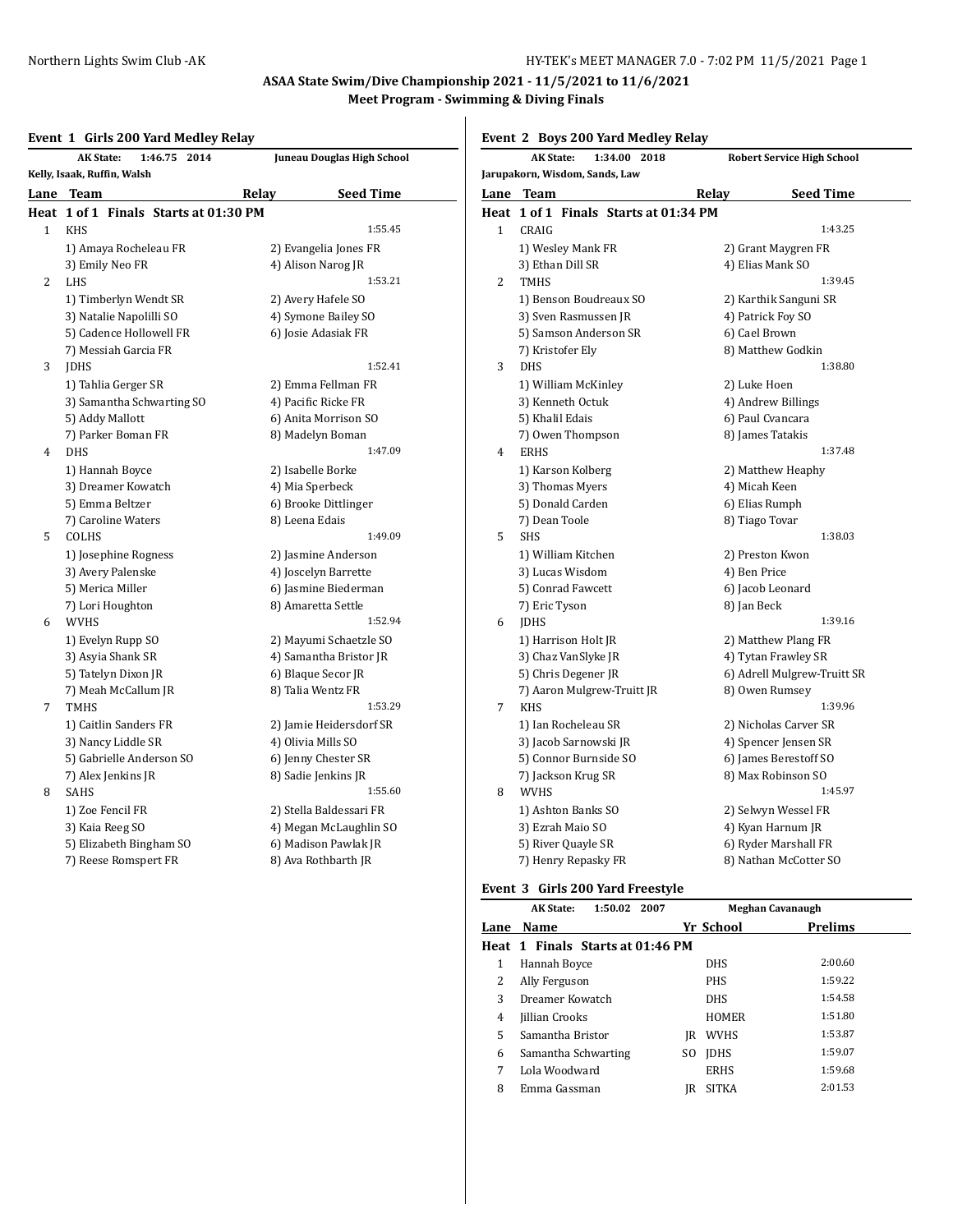#### **Event 4 Boys 200 Yard Freestyle**

|      | 1:39.78 2016<br><b>AK State:</b> |                   | <b>Talon Lindquist</b> |  |
|------|----------------------------------|-------------------|------------------------|--|
| Lane | Name                             | Yr School         | <b>Prelims</b>         |  |
|      | Heat 1 Finals Starts at 01:49 PM |                   |                        |  |
| 1    | Reuben Dobson                    | <b>CHS</b>        | 1:48.06                |  |
| 2    | <b>Ben Price</b>                 | <b>SHS</b>        | 1:47.48                |  |
| 3    | Tytan Frawley                    | <b>IDHS</b><br>SR | 1:45.22                |  |
| 4    | Jackson Krug                     | KHS<br>SR         | 1:43.95                |  |
| 5    | Kenneth Octuk                    | <b>DHS</b>        | 1:44.28                |  |
| 6    | Conrad Fawcett                   | <b>SHS</b>        | 1:45.51                |  |
| 7    | Harrison Holt                    | <b>IDHS</b><br>IR | 1:47.69                |  |
| 8    | Karson Kolberg                   | <b>ERHS</b>       | 1:48.79                |  |

#### **Event 5 Girls 200 Yard IM**

|      | 2:03.61 2014<br><b>AK State:</b> |                    | <b>Tahna Lindquist</b> |
|------|----------------------------------|--------------------|------------------------|
| Lane | Name                             | Yr School          | <b>Prelims</b>         |
|      | Heat 1 Finals Starts at 02:01 PM |                    |                        |
| 1    | Megan McLaughlin                 | <b>SAHS</b><br>SO. | 2:18.19                |
| 2    | Emma Fellman                     | <b>IDHS</b><br>FR  | 2:14.26                |
| 3    | Kiara Borchardt                  | <b>ERHS</b>        | 2:12.01                |
| 4    | Lydia Jacoby                     | <b>SEW</b>         | 2:08.96                |
| 5    | Jean Cook                        | <b>MHS</b><br>SR.  | 2:09.54                |
| 6    | Jasmine Anderson                 | <b>COLHS</b>       | 2:13.05                |
| 7    | Caroline Waters                  | <b>DHS</b>         | 2:16.38                |
| 8    | Zoe Fencil                       | <b>SAHS</b><br>FR  | 2:18.80                |

#### **Event 6 Boys 200 Yard IM**

|      | 1:50.08 2017<br><b>AK State:</b> |     |             | <b>Talon Lindquist</b> |
|------|----------------------------------|-----|-------------|------------------------|
| Lane | Name                             |     | Yr School   | <b>Prelims</b>         |
|      | Heat 1 Finals Starts at 02:04 PM |     |             |                        |
| 1    | Preston Kwon                     |     | <b>SHS</b>  | 2:02.07                |
| 2    | Lucas Wisdom                     |     | <b>SHS</b>  | 1:59.99                |
| 3    | Matthew Heaphy                   |     | <b>ERHS</b> | 1:59.27                |
| 4    | Patrick Foy                      | SO. | TMHS        | 1:54.04                |
| 5    | Ian Rocheleau                    | SR  | <b>KHS</b>  | 1:55.64                |
| 6    | Chaz VanSlyke                    | IR  | <b>IDHS</b> | 1:59.88                |
| 7    | George Sholton                   |     | <b>WHS</b>  | 2:00.52                |
| 8    | Luke Hoen                        |     | <b>DHS</b>  | 2:03.58                |

#### **Event 7 Girls 50 Yard Freestyle**

|                | <b>AK State:</b>                 | 23.20 | 2014 |     | Ila Hughes   |         |  |
|----------------|----------------------------------|-------|------|-----|--------------|---------|--|
| Lane           | Name                             |       |      |     | Yr School    | Prelims |  |
|                | Heat 1 Finals Starts at 02:16 PM |       |      |     |              |         |  |
| 1              | Mia Sperbeck                     |       |      |     | <b>DHS</b>   | 25.25   |  |
| $\overline{2}$ | Olivia Mills                     |       |      | SO. | <b>TMHS</b>  | 25.09   |  |
| 3              | Alison Narog                     |       |      | IR  | KHS          | 24.94   |  |
| 4              | Anna Keen                        |       |      |     | <b>ERHS</b>  | 24.01   |  |
| 5              | Isabelle Borke                   |       |      |     | <b>DHS</b>   | 24.09   |  |
| 6              | Renee Roberts                    |       |      | SR  | WRG          | 25.09   |  |
| 7              | <b>Blaque Secor</b>              |       |      | IR  | WVHS         | 25.24   |  |
| 8              | <b>Joscelyn Barrette</b>         |       |      |     | <b>COLHS</b> | 25.34   |  |
|                |                                  |       |      |     |              |         |  |

**Event 8 Boys 50 Yard Freestyle**

|      | <b>AK State:</b><br>20.48 2017   |    | <b>Reed Dittlinger</b> |                |
|------|----------------------------------|----|------------------------|----------------|
| Lane | <b>Name</b>                      |    | Yr School              | <b>Prelims</b> |
|      | Heat 1 Finals Starts at 02:18 PM |    |                        |                |
| 1    | William Kitchen                  |    | <b>SHS</b>             | 22.45          |
| 2    | Ari Kaufman                      |    | <b>WHS</b>             | 22.35          |
| 3    | Thomas Myers                     |    | <b>ERHS</b>            | 22.32          |
| 4    | Andrew Billings                  |    | <b>DHS</b>             | 21.85          |
| 5    | Kristofer Vangorder              |    | <b>COLHS</b>           | 22.25          |
| 6    | Kyan Harnum                      | IR | <b>WVHS</b>            | 22.32          |
| 7    | <b>Wesley Mank</b>               | FR | CRAIG                  | 22.41          |
| 8    | Fisher Mishmash                  | IR | <b>VHS</b>             | 22.51          |
|      |                                  |    |                        |                |

### **Event 11 Girls 100 Yard Butterfly**

|      | <b>AK State:</b><br>55.59 2007   | Meghan Cavanaugh |              |         |  |
|------|----------------------------------|------------------|--------------|---------|--|
| Lane | Name                             |                  | Yr School    | Prelims |  |
|      | Heat 1 Finals Starts at 02:28 PM |                  |              |         |  |
| 1    | Brooke Dittlinger                |                  | DHS          | 1:00.87 |  |
| 2    | Asyia Shank                      | SR.              | <b>WVHS</b>  | 58.91   |  |
| 3    | Carly Nelson                     |                  | <b>HOMER</b> | 57.59   |  |
| 4    | Avery Hafele                     | SO.              | <b>LHS</b>   | 56.49   |  |
| 5    | Dreamer Kowatch                  |                  | <b>DHS</b>   | 57.53   |  |
| 6    | Kiara Borchardt                  |                  | <b>ERHS</b>  | 57.67   |  |
| 7    | Mia Nappi                        |                  | <b>SEW</b>   | 1:00.68 |  |
| 8    | Evelyn Rupp                      | SO.              | <b>WVHS</b>  | 1:00.93 |  |

#### **Event 12 Boys 100 Yard Butterfly**

|      | <b>AK State:</b>                 | 49.19 | 2008 |     |              | <b>Cody Brunette</b> |  |
|------|----------------------------------|-------|------|-----|--------------|----------------------|--|
| Lane | Name                             |       |      |     | Yr School    | <b>Prelims</b>       |  |
|      | Heat 1 Finals Starts at 02:30 PM |       |      |     |              |                      |  |
| 1    | Skyler Rodriguez                 |       |      |     | HOMER        | 56.32                |  |
| 2    | Benson Boudreaux                 |       |      | SO. | <b>TMHS</b>  | 55.08                |  |
| 3    | Thomas Myers                     |       |      |     | <b>ERHS</b>  | 54.71                |  |
| 4    | Chaz VanSlyke                    |       |      | IR  | <b>IDHS</b>  | 52.47                |  |
| 5    | <b>Ashton Banks</b>              |       |      | SO. | <b>WVHS</b>  | 52.56                |  |
| 6    | <b>Stewart Sawyer</b>            |       |      |     | <b>PHS</b>   | 54.92                |  |
| 7    | Sven Rasmussen                   |       |      | IR  | <b>TMHS</b>  | 55.19                |  |
| 8    | Trevor Dash                      |       |      | SO. | <b>KAYHI</b> | 57.03                |  |

### **Event 13 Girls 100 Yard Freestyle**

|      | <b>AK State:</b>                 | 50.51 2014 |     | Ila Hughes   |         |  |
|------|----------------------------------|------------|-----|--------------|---------|--|
| Lane | Name                             |            |     | Yr School    | Prelims |  |
|      | Heat 1 Finals Starts at 02:41 PM |            |     |              |         |  |
| 1    | Alison Narog                     |            | IR  | KHS          | 55.27   |  |
| 2    | Olivia Mills                     |            | SO. | <b>TMHS</b>  | 54.82   |  |
| 3    | Carly Nelson                     |            |     | <b>HOMER</b> | 53.72   |  |
| 4    | Jillian Crooks                   |            |     | <b>HOMER</b> | 51.39   |  |
| 5    | Isabelle Borke                   |            |     | <b>DHS</b>   | 52.68   |  |
| 6    | Ally Ferguson                    |            |     | PHS          | 54.50   |  |
| 7    | Renee Roberts                    |            | SR  | WRG          | 55.02   |  |
| 8    | Joscelyn Barrette                |            |     | COLHS        | 55.28   |  |
|      |                                  |            |     |              |         |  |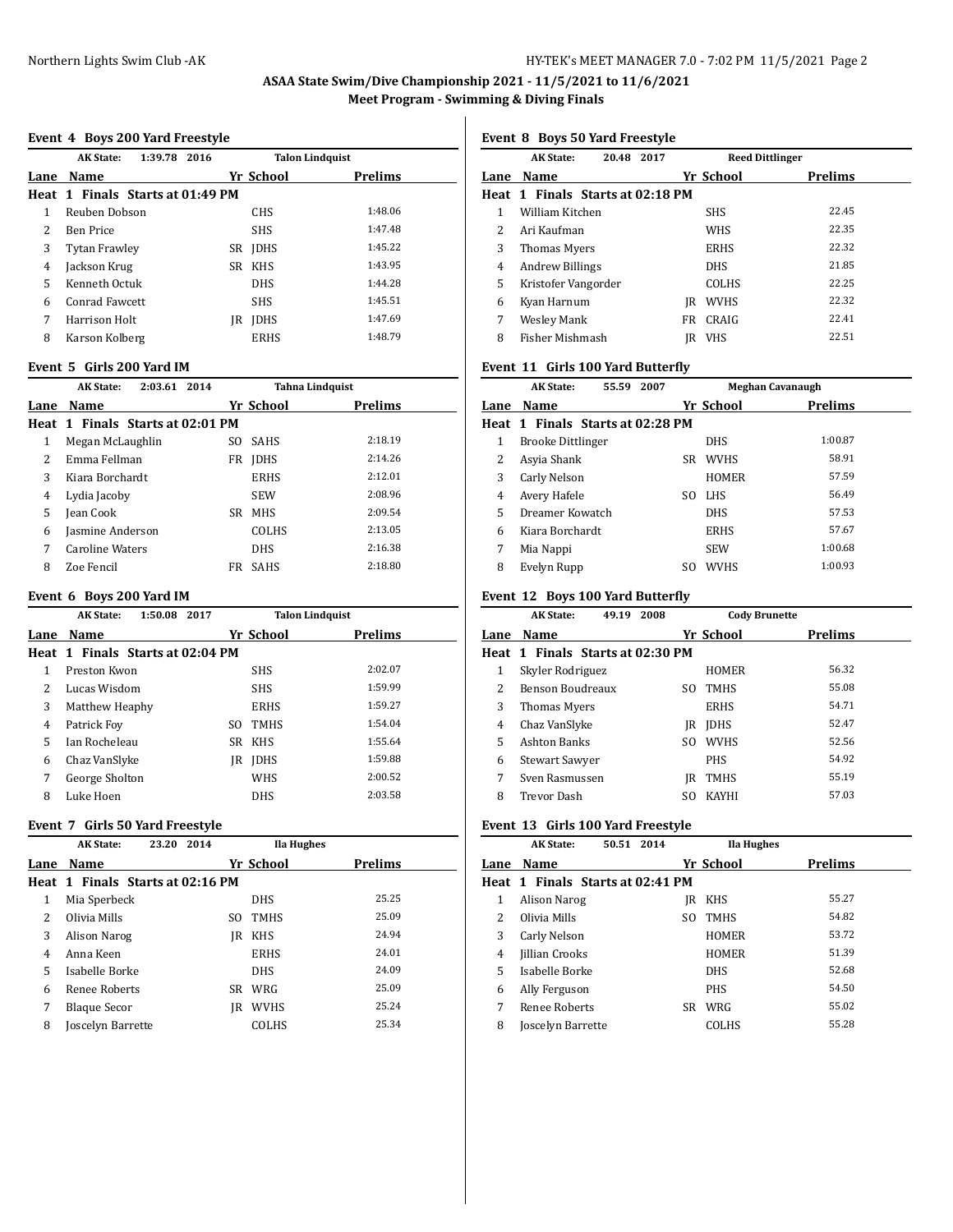### **Event 14 Boys 100 Yard Freestyle**

|   | <b>AK State:</b><br>44.90        | 2014 |    | <b>Abel Aulbach</b> |                |
|---|----------------------------------|------|----|---------------------|----------------|
|   | Lane Name                        |      |    | Yr School           | <b>Prelims</b> |
|   | Heat 1 Finals Starts at 02:43 PM |      |    |                     |                |
| 1 | Andrew Billings                  |      |    | <b>DHS</b>          | 49.29          |
| 2 | Reuben Dobson                    |      |    | <b>CHS</b>          | 49.05          |
| 3 | Ethan Dill                       |      | SR | CRAIG               | 48.50          |
| 4 | Jackson Krug                     |      | SR | KHS                 | 46.64          |
| 5 | Kyan Harnum                      |      | IR | <b>WVHS</b>         | 48.36          |
| 6 | Micah Keen                       |      |    | <b>ERHS</b>         | 48.59          |
| 7 | <b>Ben Price</b>                 |      |    | <b>SHS</b>          | 49.17          |
| 8 | Kristofer Vangorder              |      |    | COLHS               | 49.31          |

#### **Event 15 Girls 500 Yard Freestyle**

|      | 4:53.50 2014<br><b>AK State:</b> |                    | <b>Tahna Lindquist</b> |  |
|------|----------------------------------|--------------------|------------------------|--|
| Lane | Name                             | Yr School          | Prelims                |  |
|      | Heat 1 Finals Starts at 02:53 PM |                    |                        |  |
| 1    | Meah McCallum                    | <b>WVHS</b><br>IR  | 5:31.69                |  |
| 2    | Nancy Liddle                     | <b>TMHS</b><br>SR. | 5:30.67                |  |
| 3    | Paige Antrobus                   | <b>DHS</b>         | 5:24.13                |  |
| 4    | Samantha Bristor                 | <b>WVHS</b><br>IR  | 5:15.15                |  |
| 5    | Samantha Schwarting              | <b>IDHS</b><br>SO. | 5:23.86                |  |
| 6    | Lori Houghton                    | <b>COLHS</b>       | 5:25.46                |  |
| 7    | Cassidy Welsh                    | <b>HHS</b><br>SR.  | 5:30.84                |  |
| 8    | Pacific Ricke                    | <b>IDHS</b><br>FR  | 5:32.36                |  |

#### **Event 16 Boys 500 Yard Freestyle**

|      | <b>AK State:</b><br>4:35.30      | 2013 |    |             | <b>Michael Summers</b> |
|------|----------------------------------|------|----|-------------|------------------------|
| Lane | Name                             |      |    | Yr School   | Prelims                |
|      | Heat 1 Finals Starts at 03:01 PM |      |    |             |                        |
| 1    | Kole Rhodes                      |      | IR | <b>SAHS</b> | 5:03.84                |
| 2    | Karson Kolberg                   |      |    | <b>ERHS</b> | 4:58.35                |
| 3    | Jan Beck                         |      |    | <b>SHS</b>  | 4:52.51                |
| 4    | Conrad Fawcett                   |      |    | <b>SHS</b>  | 4:47.53                |
| 5    | <b>Tytan Frawley</b>             |      | SR | <b>IDHS</b> | 4:52.27                |
| 6    | Kenneth Octuk                    |      |    | <b>DHS</b>  | 4:53.41                |
| 7    | Koda Poulin                      |      |    | <b>KCHS</b> | 5:01.19                |
| 8    | <b>Jack Beltzer</b>              |      |    | <b>WHS</b>  | 5:05.40                |
|      |                                  |      |    |             |                        |

**Event 17 Girls 200 Yard Freestyle Relay**

|   | 1:36.36 1999<br>AK State:             | <b>Lathrop High School</b> |
|---|---------------------------------------|----------------------------|
|   | Reeves, Paskvan, Foley, Spores        |                            |
|   | Lane Team                             | Relay<br><b>Seed Time</b>  |
|   | Heat 1 of 1 Finals Starts at 03:15 PM |                            |
| 1 | <b>LHS</b>                            | 1:43.47                    |
|   | 1) Natalie Napolilli SO               | 2) Symone Bailey SO        |
|   | 3) Timberlyn Wendt SR                 | 4) Avery Hafele SO         |
|   | 5) Cadence Hollowell FR               | 6) Josie Adasiak FR        |
|   | 7) Messiah Garcia FR                  |                            |
| 2 | COLHS                                 | 1:42.58                    |
|   | 1) Jasmine Anderson                   | 2) Jasmine Biederman       |
|   | 3) Avery Palenske                     | 4) Joscelyn Barrette       |
|   | 5) Josephine Rogness                  | 6) Merica Miller           |
|   | 7) Lori Houghton                      | 8) Amaretta Settle         |
| 3 | <b>HOMER</b>                          | 1:41.73                    |
|   | 1) Jillian Crooks                     | 2) Carly Nelson            |
|   | 3) McKenna Carlin                     | 4) Cassidy Carroll         |
|   | 5) Hazel Pearson                      | 6) Annabelle Franciscone   |
|   | 7) Olivia Overdorf                    | 8) Caitlin Gamble          |
| 4 | <b>DHS</b>                            | 1:38.51                    |
|   | 1) Brooke Dittlinger                  | 2) Mia Sperbeck            |
|   | 3) Emma Beltzer                       | 4) Isabelle Borke          |
|   | 5) Dreamer Kowatch                    | 6) Leena Edais             |
|   | 7) Hannah Boyce                       | 8) Caroline Waters         |
| 5 | <b>ERHS</b>                           | 1:38.74                    |
|   | 1) Kiara Borchardt                    | 2) Lola Woodward           |
|   | 3) Maya Solomonson                    | 4) Anna Keen               |
|   | 5) Sierra Mercer                      | 6) Jamisen Rasmussen       |
|   | 7) Evelyn Toole                       | 8) Willa Pruner            |
| 6 | <b>TMHS</b>                           | 1:42.04                    |
|   | 1) Sadie Jenkins JR                   | 2) Alex Jenkins JR         |
|   | 3) Olivia Mills SO                    | 4) Caitlin Sanders FR      |
|   | 5) Gabrielle Anderson SO              | 6) Jamie Heidersdorf SR    |
|   | 7) Jenny Chester SR                   | 8) Nancy Liddle SR         |
| 7 | <b>WVHS</b>                           | 1:42.61                    |
|   | 1) Asyia Shank SR                     | 2) Meah McCallum JR        |
|   | 3) Blaque Secor JR                    | 4) Samantha Bristor JR     |
|   | 5) Evelyn Rupp SO                     | 6) Tatelyn Dixon JR        |
|   | 7) Talia Wentz FR                     | 8) Mayumi Schaetzle SO     |
| 8 | <b>SHS</b>                            | 1:45.87                    |
|   | 1) Hannah Katchen                     | 2) Sophie Bacon            |
|   | 3) Destiny DeLara                     | 4) Aviana Sorich           |
|   | 5) Josie Chistensen                   | 6) Hayden Rasor            |
|   | 7) Madison Kolb                       | 8) Elizabeth Gresham       |
|   |                                       |                            |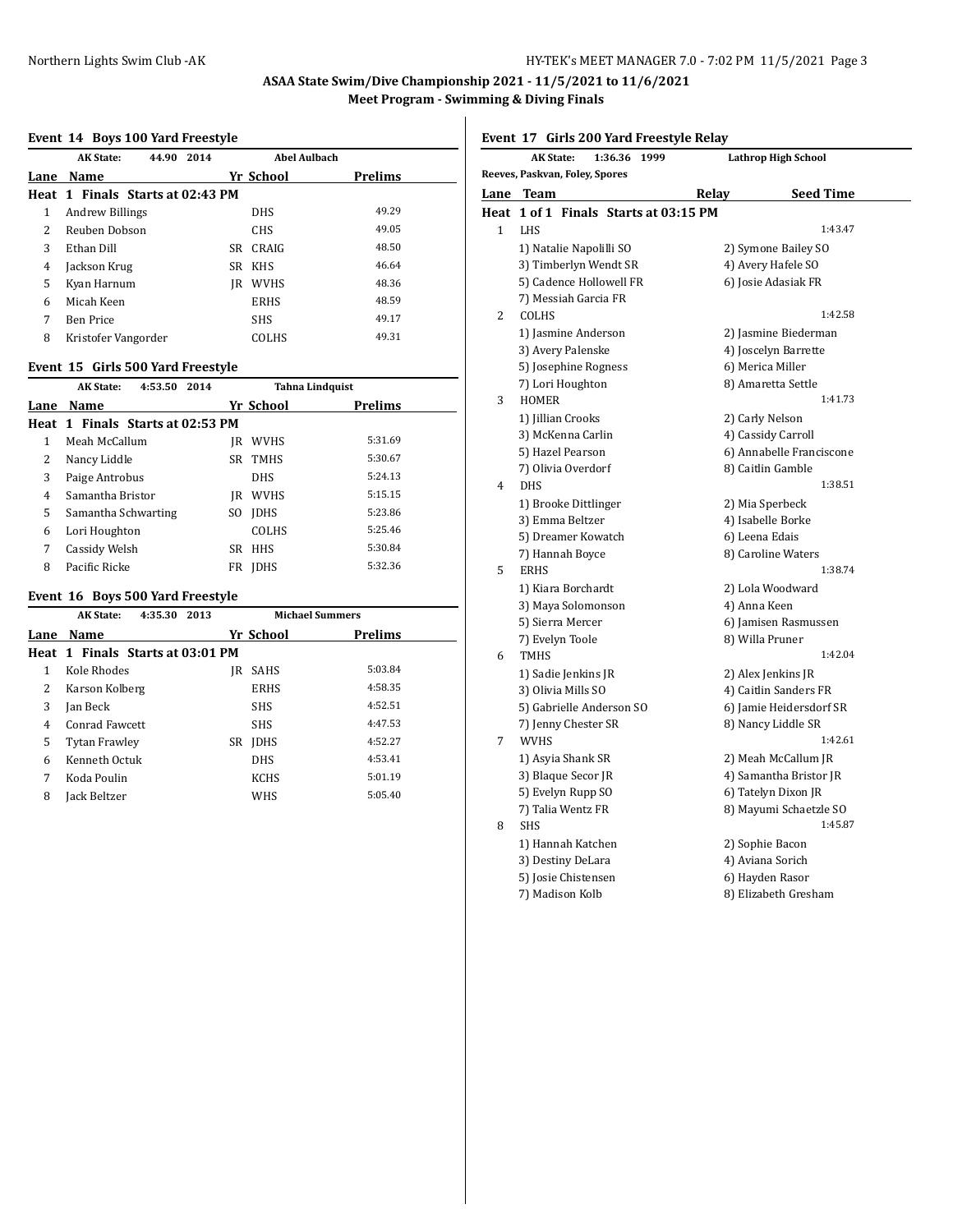### **Event 18 Boys 200 Yard Freestyle Relay**

|                | <b>AK State:</b><br>1:25.47 2018      | <b>Robert Service High School</b> |
|----------------|---------------------------------------|-----------------------------------|
|                | Jarupakorn, Sands, Carpenter, Law     |                                   |
|                | Lane Team                             | <b>Seed Time</b><br>Relay         |
|                | Heat 1 of 1 Finals Starts at 03:18 PM |                                   |
| $\mathbf{1}$   | COLHS                                 | 1:32.37                           |
|                | 1) Derick Wengler                     | 2) Pieter Venema                  |
|                | 3) Hayden Woodring                    | 4) Kristofer Vangorder            |
|                | 5) Aleks Tokalich                     | 6) Thomas Smith                   |
|                | 7) Karsen Spradling                   | 8) Grady Dhondt                   |
| 2              | <b>SHS</b>                            | 1:31.84                           |
|                | 1) Lucas Wisdom                       | 2) Eric Tyson                     |
|                | 3) Jacob Leonard                      | 4) Conrad Fawcett                 |
|                | 5) Ben Price                          | 6) William Kitchen                |
|                | 7) Zane Warner                        | 8) Preston Kwon                   |
| 3              | <b>PHS</b>                            | 1:29.80                           |
|                | 1) Stewart Sawyer                     | 2) Benjamin Doland                |
|                | 3) Lucas Ruda                         | 4) Connor Lee                     |
|                | 5) London Lee                         | 6) Aidan Houser                   |
|                | 7) Craig Elledge                      | 8) James Fleckenstien             |
| $\overline{4}$ | <b>ERHS</b>                           | 1:28.13                           |
|                | 1) Matthew Heaphy                     | 2) Thomas Myers                   |
|                | 3) Karson Kolberg                     | 4) Micah Keen                     |
|                | 5) Donald Carden                      | 6) Tiago Tovar                    |
|                | 7) Elias Rumph                        | 8) Jackson Delacruz               |
| 5              | <b>DHS</b>                            | 1:28.96                           |
|                | 1) Andrew Billings                    | 2) Luke Hoen                      |
|                | 3) Owen Thompson                      | 4) James Tatakis                  |
|                | 5) Jonathan Szymanski                 | 6) Kenneth Octuk                  |
|                | 7) William McKinley                   | 8) Max Waters                     |
| 6              | <b>TMHS</b>                           | 1:31.52                           |
|                | 1) Benson Boudreaux SO                | 2) Samson Anderson SR             |
|                | 3) Karthik Sanguni SR                 | 4) Patrick Foy SO                 |
|                | 5) Cael Brown                         | 6) Sven Rasmussen JR              |
|                | 7) Kristofer Ely                      | 8) Matthew Godkin                 |
| 7              | <b>KHS</b>                            | 1:32.18                           |
|                | 1) James Berestoff SO                 | 2) Nicholas Carver SR             |
|                | 3) Jacob Sarnowski JR                 | 4) Jackson Krug SR                |
|                | 5) Connor Burnside SO                 | 6) Spencer Jensen SR              |
|                | 7) Max Robinson SO                    | 8) Ian Rocheleau SR               |
| 8              | <b>WVHS</b>                           | 1:37.18                           |
|                | 1) River Quayle SR                    | 2) Selwyn Wessel FR               |
|                | 3) Ezrah Maio SO                      | 4) Kyan Harnum JR                 |
|                | 5) Ashton Banks SO                    | 6) Ryder Marshall FR              |
|                | 7) Henry Repasky FR                   | 8) Nathan McCotter SO             |

#### **Event 19 Girls 100 Yard Backstroke**

|      | <b>AK State:</b>                 | 54.78 2011 |     |              | Samantha Wicks |  |
|------|----------------------------------|------------|-----|--------------|----------------|--|
| Lane | Name                             |            |     | Yr School    | Prelims        |  |
|      | Heat 1 Finals Starts at 03:30 PM |            |     |              |                |  |
| 1    | Hannah Boyce                     |            |     | <b>DHS</b>   | 1:00.78        |  |
| 2    | Emma Gassman                     |            | IR  | <b>SITKA</b> | 1:00.63        |  |
| 3    | Lola Woodward                    |            |     | <b>ERHS</b>  | 59.12          |  |
| 4    | Avery Hafele                     |            | SO. | LHS          | 58.61          |  |
| 5    | Amaya Rocheleau                  |            | FR  | KHS          | 58.92          |  |
| 6    | Evelyn Rupp                      |            | SO. | <b>WVHS</b>  | 1:00.01        |  |
| 7    | Caitlin Sanders                  |            | FR  | <b>TMHS</b>  | 1:00.72        |  |
| 8    | Josephine Rogness                |            |     | COLHS        | 1:01.34        |  |

### **Event 20 Boys 100 Yard Backstroke**

|                | <b>AK State:</b><br>49.50 2016   |     | <b>Talon Lindquist</b> |         |
|----------------|----------------------------------|-----|------------------------|---------|
| Lane           | Name                             |     | Yr School              | Prelims |
|                | Heat 1 Finals Starts at 03:32 PM |     |                        |         |
| 1              | Samuel Anderson                  |     | <b>KCHS</b>            | 56.14   |
| 2              | Harrison Holt                    | IR  | <b>IDHS</b>            | 55.16   |
| 3              | Wesley Mank                      | FR  | CRAIG                  | 54.64   |
| $\overline{4}$ | Ian Rocheleau                    |     | SR KHS                 | 51.16   |
| 5              | <b>Ashton Banks</b>              | SO. | <b>WVHS</b>            | 54.53   |
| 6              | William Kitchen                  |     | <b>SHS</b>             | 54.66   |
| 7              | William McKinley                 |     | <b>DHS</b>             | 55.43   |
| 8              | Max Robinson                     | SO. | <b>KHS</b>             | 57.09   |
|                |                                  |     |                        |         |

#### **Event 21 Girls 100 Yard Breaststroke**

|      | 1:00.61 2019<br><b>AK State:</b> |     | Lydia Jacoby |                |  |
|------|----------------------------------|-----|--------------|----------------|--|
| Lane | <b>Name</b>                      |     | Yr School    | <b>Prelims</b> |  |
|      | Heat 1 Finals Starts at 03:43 PM |     |              |                |  |
| 1    | Mia Nappi                        |     | <b>SEW</b>   | 1:07.62        |  |
| 2    | Jasmine Biederman                |     | <b>COLHS</b> | 1:06.46        |  |
| 3    | Anna Keen                        |     | <b>ERHS</b>  | 1:04.89        |  |
| 4    | Lydia Jacoby                     |     | <b>SEW</b>   | 1:01.55        |  |
| 5    | Jasmine Anderson                 |     | <b>COLHS</b> | 1:03.92        |  |
| 6    | Jean Cook                        | SR. | <b>MHS</b>   | 1:05.10        |  |
| 7    | Emma Fellman                     | FR  | <b>IDHS</b>  | 1:06.87        |  |
| 8    | Jamie Heidersdorf                |     | SR TMHS      | 1:09.93        |  |

#### **Event 22 Boys 100 Yard Breaststroke**

|               | <b>AK State:</b>                 | 56.40 2000 |     |             | Joshua Gemmell |
|---------------|----------------------------------|------------|-----|-------------|----------------|
| Lane          | Name                             |            |     | Yr School   | Prelims        |
|               | Heat 1 Finals Starts at 03:46 PM |            |     |             |                |
| 1             | Luke Hoen                        |            |     | <b>DHS</b>  | 1:01.12        |
| $\mathcal{L}$ | Preston Kwon                     |            |     | <b>SHS</b>  | 59.60          |
| 3             | Micah Keen                       |            |     | ERHS        | 58.02          |
| 4             | Patrick Foy                      |            | SO. | <b>TMHS</b> | 57.46          |
| 5             | Matthew Heaphy                   |            |     | ERHS        | 57.64          |
| 6             | Nicholas Carver                  |            | SR  | KHS         | 58.34          |
| 7             | George Sholton                   |            |     | WHS         | 59.74          |
| 8             | Karthik Sanguni                  |            | SR. | <b>TMHS</b> | 1:02.76        |
|               |                                  |            |     |             |                |